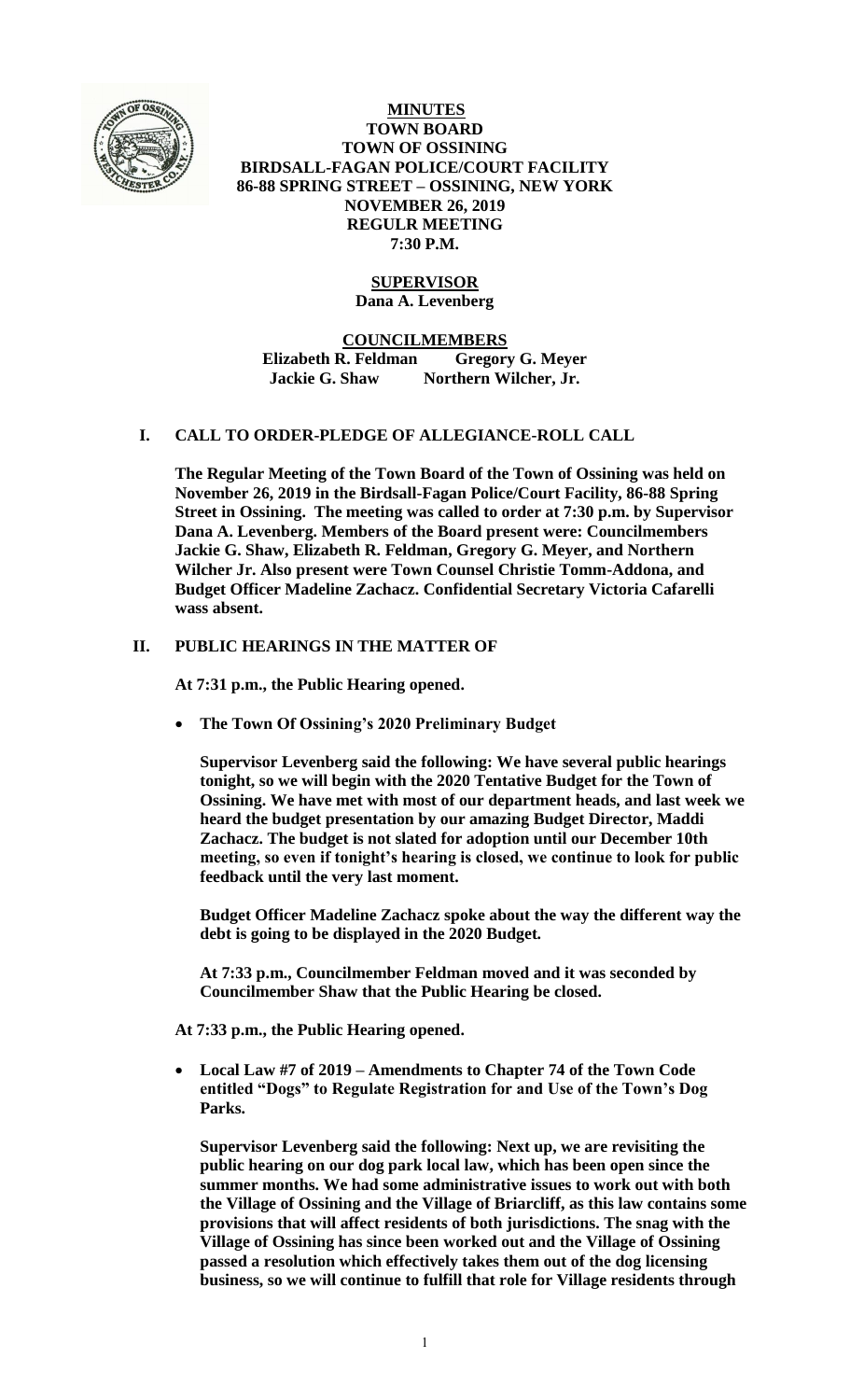**our Town Clerk, but now more officially. As for Briarcliff, it seems they would like to keep things as is, and just have anyone in the Village of Briarcliff come to our Town Clerk to receive a permit tag. That person would need to present proof of their annual license, and then come back when the permit time has expired. If we can figure out an easier way to coordinate this, we will.**

**Town Counsel Christie Tomm-Addona discussed the Village of Ossining resolution that was passed that authorizes the Clerk's office to administer dog licenses to the Town of Ossining. The Village, however, has not amended their code in regard to dog licensing.** 

**At 7:37 p.m., Councilmember Shaw moved and it was seconded by Councilmember Feldman that the Public Hearing be adjourned to December 10, 2019.**

**At 7:38 p.m., the Public Hearing opened.**

**Local Law #9 of 2019– Reduction of Speed Limit on North State Road**

**Supervisor Levenberg said the following: Finally, our 3rd public hearing tonight is in reference to the speed limit on North State Road. As you may remember, the town is in the process of re-striping North State Road to accommodate a bike lane, with grant funding from NYSERDA's Clean Energy Communities Program. We have been working closely with our consultants Zeke Mermell and Michael Flynn at Sam Schwartz Engineers on this project, and one of the recommendations they made to help make the roadway safer for bicyclists, pedestrians, and ultimately cars as well, was to reduce the speed limit on North State Road from 30 mph to 25 mph. We consulted our police department and other first responders, and Police Chief Kevin Sylvester was supportive of this change. Tonight we are opening the public hearing on the local law to change the speed limit on North State Road. Before I open this up to the public, I would like to note that we have received suggestions from residents and members of the Town Board to not only consider North State Road for a speed reduction, but other roadways as well. I have reached out to the Police Chief about this and they are embarking on a campaign for safer roads, so we will be coordinating with them on that effort.** 

**Kim Jefferey of Ossining expressed her concern over building a bike path on both side of the streets on North State Road. She spoke against reducing the speed limit on North State RD.**

**Marissa Caruso of Ossining asked if speed reduction would only be applied to the Town portion of North State Road. Supervisor Levenberg said that for now yes but that the Town is working with the County to reduce the speed limit on the rest of North State Rd.** 

**Supervisor Levenberg spoke about North State RD business owners' concern over the speed limit.** 

**At 7:45 p.m., Councilmember Feldman moved and it was seconded by Councilmember Shaw that the Public Hearing be adjourned to December 10, 2019.**

#### **III. ANNOUNCEMENTS**

**Supervisor Levenberg announced the following:**

**Happy almost Thanksgiving! I hope everyone has a chance for some downtime to enjoy a peaceful holiday with family, friends and loved ones. Town and Village offices will be closed on Thursday (November 28th) and Friday**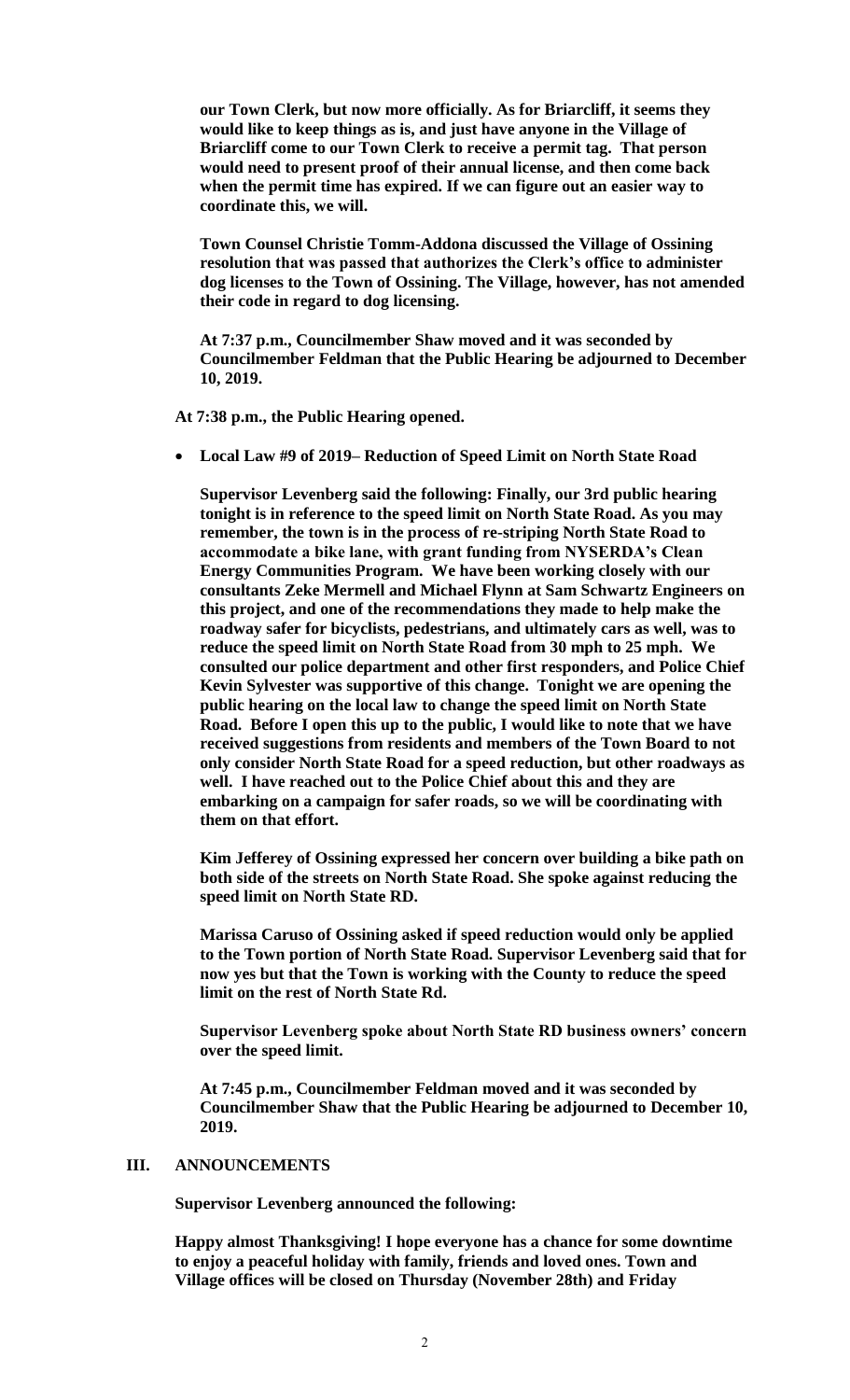**(November 29th) in observance of the holiday, and we will be back to serve you bright and early Monday morning. The Town Board will not be holding a formal meeting next week, but we will be convening on Tuesday evening (December 3rd) to celebrate the contributions of all of our volunteer boards and committees. We will reconvene here on Tuesday, December 10th for our Regular Meeting at 7:30PM, where we plan to adopt the 2020 Budget.**

**There is not a whole lot going on over this weekend for obvious reasons, but here are a few events scheduled for next week that you won't want to miss.** 

**Ready to enter shopping mode? This weekend, make sure to stop by the 4th Annual Ossining Public Library Holiday Market, part of the Northeast Etsy Artists Collective. All kinds of handmade gifts, like ceramics, jewelry, stationary and more will be proudly displayed for sale—buying from local artisans helps folks right in our community, and a portion of the proceeds will benefit the Friends of the Ossining Public Library, it's a win-win-win. Check it out on Friday between 11AM and 5PM and Saturday between 10AM and 4PM.**

**The Library is just one place to shop local this weekend. Small Business Saturday is November 30th this year, so make sure to get out there and buy your holiday gifts right here in town. Melita's Home Furnishings on Main Street in the Village of Ossining is also hosting her 5th Annual Shop Small Saturday with an Artisan Market of local shops and handmade vendors. Between Melita's, and Penny and Ting in downtown Ossining, the restaurants on North State Road and the shops on Pleasantville Road in Briarcliff—there are tons of great options right here in our neighborhood!**

**On Tuesday, December 3rd, join Founder/President of Hudson Fusion Cindy Penchina and Founder/Executive Director of Rehabilitation Through the Arts Katherine Vockins at "Meet the Entrepreneur Next Door" – Sing Sing Kill Brewery will host from 7-9PM. Learn more about how to start your own business from those who have walked the path, and get to know the founders of Ossining Innovates.**

**On Thursday, December 5th, join the Ossining Historical Society for a Wine Tasting at 196 Croton Avenue between 6PM and 8PM. There is a \$20 admission fee and a percentage of wine sold will benefit the Ossining Historical Society Museum. RSVP by emailing ohsm@optimum. net.**

**Then, make sure to be local on the evening of December 6th—the Village of Ossining will be lighting the Market Square tree at 6:30PM, followed by the appearance of the Santa and his team. The Mike Risko Band will there to play some holiday tunes, and free hot chocolate and cookies for all. What more could you ask for on a Friday night? That same weekend, starting on Sunday December 8th, the shop windows along Croton Avenue will be getting a seasonal makeover—the Ossining Girl Scouts will be making things festive with some cheerful winter scenes.** 

**On Saturday, December 7th, visit the Ossining Historical Society Museum again for "Military History Genealogy", a presentation by Joyce Sharrock Cole. Starting at 1PM, learn how to develop and execute a research plan for obtaining the military records of family members, as well as how to navigate obstacles on your journey.** 

**Finally, at this time, the Ossining Lights Trolley Tour all but sold out, but you can give your own version a try! Make sure to stop by Jenkins Court for a light display that will blow your mind—you can even set your car radio to a certain station and see the lights dance along with you! Opening night is this Saturday, November 30th at 5PM—just drive right up Havell Street, you can't miss it.**

#### **IV. LIAISON REPORTS**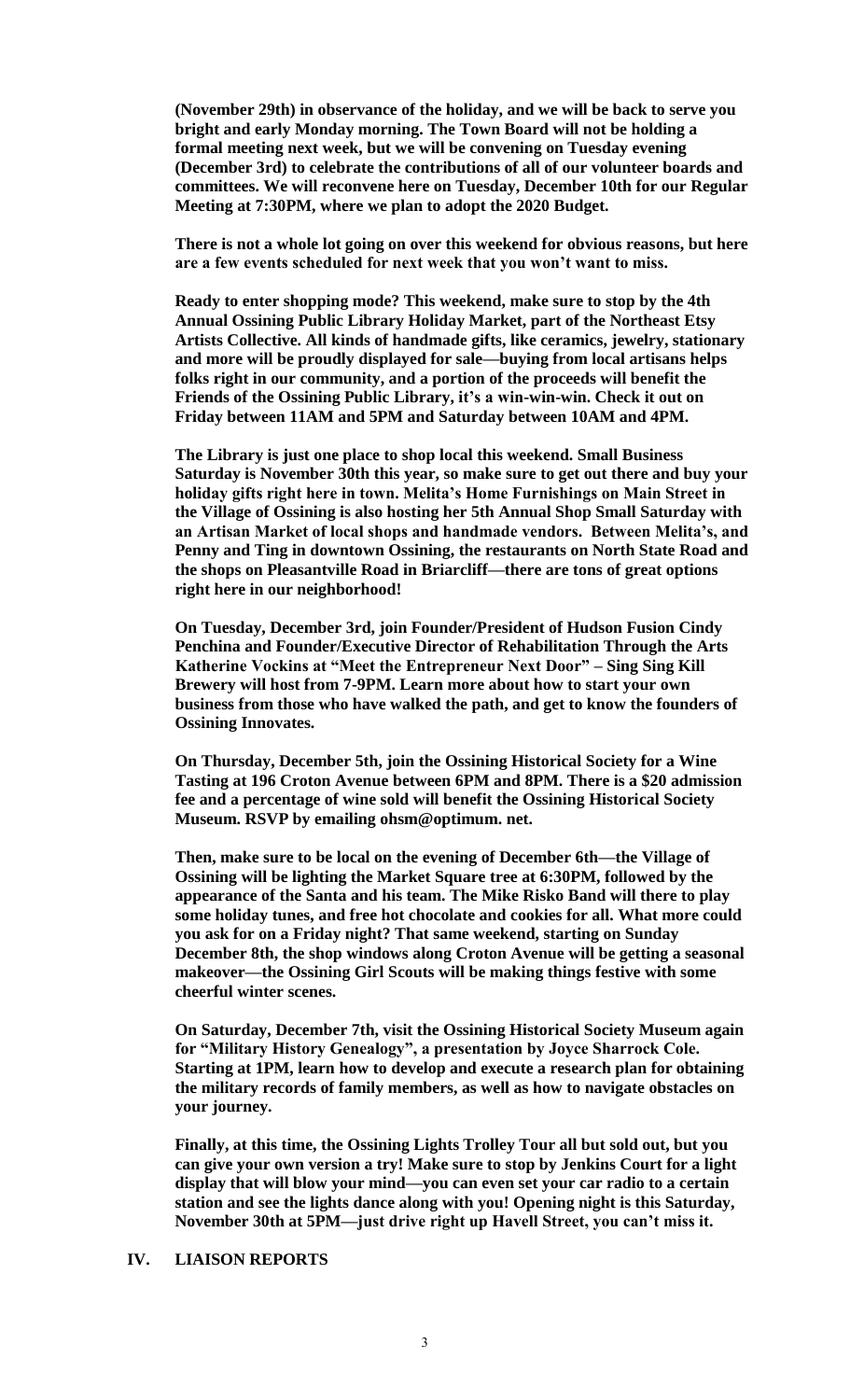**Councilmember Feldman announced that the Ossining Boat Canoe Club is starting its holiday toy drive. People can drop of toy donations at the Mike Risko School, OVAC, Bob's Army Navy, the Town Municipal Building, and other places around Ossining.** 

# **V. PUBLIC COMMENT ON AGENDA ITEMS**

# **VI. BOARD RESOLUTIONS**

# **A. Approval of Minutes—Regular Meeting – November 12, 2019**

**Councilmember Feldman moved and it was seconded by Councilmember Shaw that the following resolution be approved.**

**Resolved, that the Town Board of the Town of Ossining hereby approves the November 12, 2019 minutes of the Regular Meeting as presented.**

> **Motion: Carried Abstained: Wilcher**

# **B. Approval of Minutes—Special Meeting – November 19 , 2019**

**Councilmember Feldman moved and it was seconded by Councilmember Shaw that the following resolution be approved.**

**Resolved, that the Town Board of the Town of Ossining hereby approves the November 19, 2019 minutes of the Special Meeting as presented.**

> **Motion: Carried Abstained: Wilcher**

### **C. Approval of Voucher Detail Report**

**Supervisor Levenberg said the following in regard to the resolution: In this check run, we have the November IMA payment to the Village of Ossining, as well as the December medical bill, the paving and milling work at Studio Hill Road and Haymount Terrace performed by our annual paving bidder, and some bills for our legal and appraisal assistance on the Sleepy Hollow golf course tax certiorari.**

**Councilmember Feldman moved and it was seconded by Councilmember Shaw that the following resolution be approved.**

**Resolved, that the Town Board of the Town of Ossining hereby approves the Voucher Detail Report dated November 26, 2019 in the amount of \$760,839.99.**

> **Motion: Carried Abstained: Wilcher**

# **D. Flexible Benefits Plan—Increase Health Care Maximum for 2020**

**Supervisor Levenberg said the following in regard to the resolution: We offer a flexible spending plan to our staff, fully funded by the employees themselves, and the limit to which they can contribute has gone up this year. This is a great way for all of our employees, whether or not they choose our health insurance, to use pretax dollars for out of pocket medical expenses and so, a higher limit is ok by us.**

**Councilmember Shaw moved and it was seconded by Councilmember Feldman that the following resolution be approved.**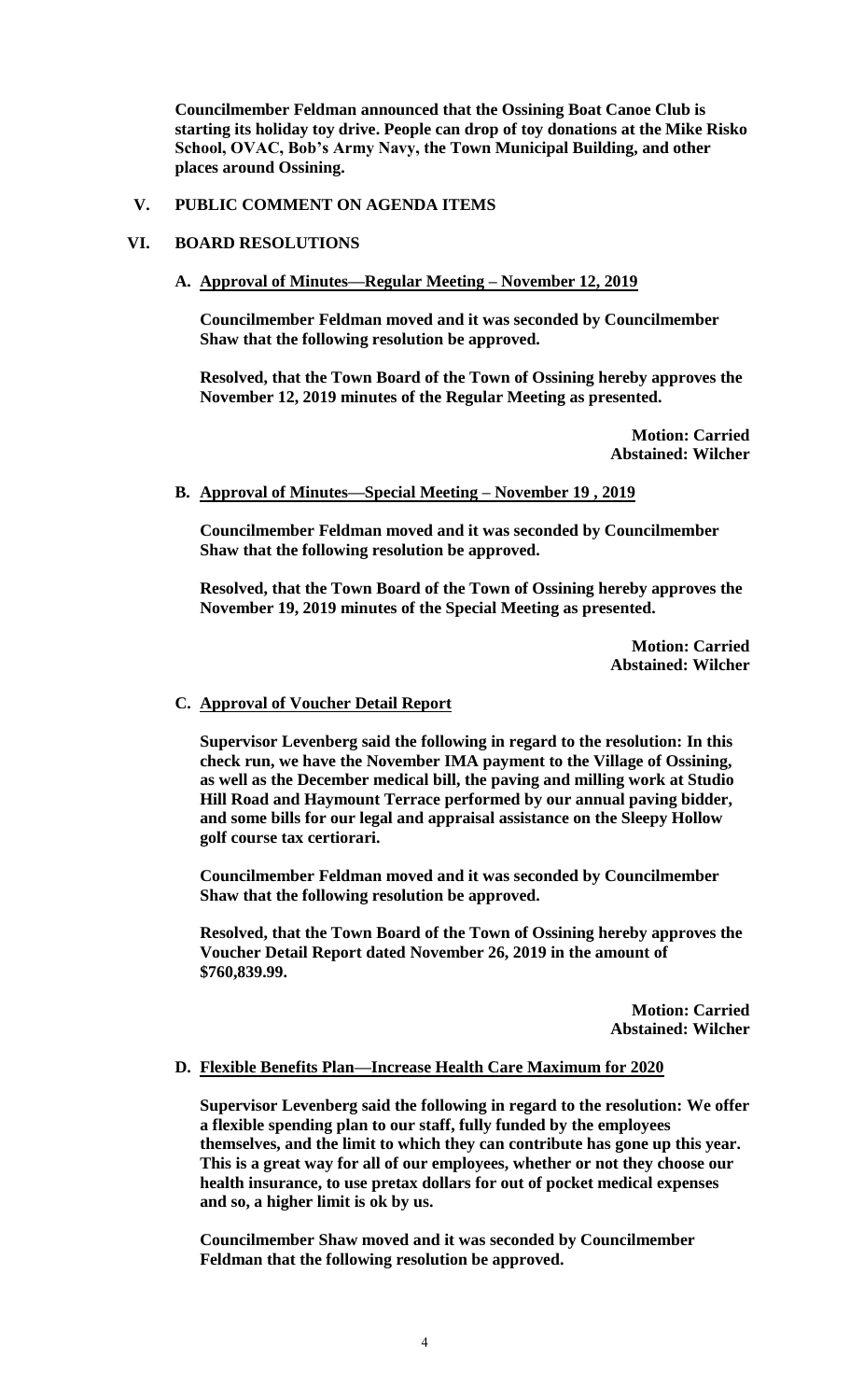**Resolved, that the Town Board of the Town of Ossining hereby authorizes the Supervisor to sign an amendment to the Plan Document with Stirling Benefits Inc. to increase the maximum allowable annual Health Care Maximum deduction to \$2750 for the 2020 plan year.**

> **Motion: Carried Abstained: Wilcher**

# **E. Urban and Community Forestry Grant Program Round 15 Approval**

**Councilmember Feldman moved and it was seconded by Councilmember Wilcher that the following resolution be approved.**

**Whereas, the Town of Ossining completed a town-wide tree inventory of street trees in all town right-of-ways and trees in Dale Cemetery, Sparta Cemetery, and all town parks; and**

**Whereas, the results from the inventory and corresponding management plan indicated a number of trees throughout Louis Engel and Ryder Parks, town-owned parkland within the Town of Ossining, necessitating removal or pruning in the immediate future; and**

**Whereas, the New York State Department of Environmental Conservation's Urban and Community Forestry Program provides grant funding to support tree maintenance projects, specifically for tree removal and pruning, with a required match of 25% of grant funding; now therefore be it** 

**Resolved, that the Town Board of the Town of Ossining hereby authorizes the submission of an application to Round 15 of the Urban and Community Forestry Grant Program for a tree maintenance project to be completed on town property located at 1 Westerly Road (Louis Engel Park) and 43B Morningside Drive (Ryder Park) requesting \$50,000 in grant funding with \$12,500 local match; and** 

**Be it further Resolved, that the Town Board hereby authorizes the Supervisor's office to submit this grant application on the town's behalf.**

**Motion: Carried**

#### **F. Renumbering of Solar PILOT Local Law**

**Councilmember Wilcher moved and it was seconded by Councilmember Feldman that the following resolution be approved.**

**WHEREAS, at the Town Board's November 12, 2019 meeting it adopted Local Law No. 7 of 2019 entitled Amendments to Chapter 180 of the Town Code entitled "Taxation" to Implement the Solar Energy System PILOT Law of the Town of Ossining, New York,**

**NOW THEREFORE,**

**BE IT RESOLVED, for the purposes of filing this Local Law with the Secretary of State, this Local Law shall be renumbered Local Law No. 4 of 2019.** 

**Motion: Carried**

### **G. Board of Ethics- Re-Appointment**

**Supervisor Levenberg said the following in regard to the resolution: We have several spots on our volunteer boards that we will need to fill for 2020 please keep your eyes peeled for an email from the Town announcing upcoming vacancies and opportunities to get involved in the next few weeks.**